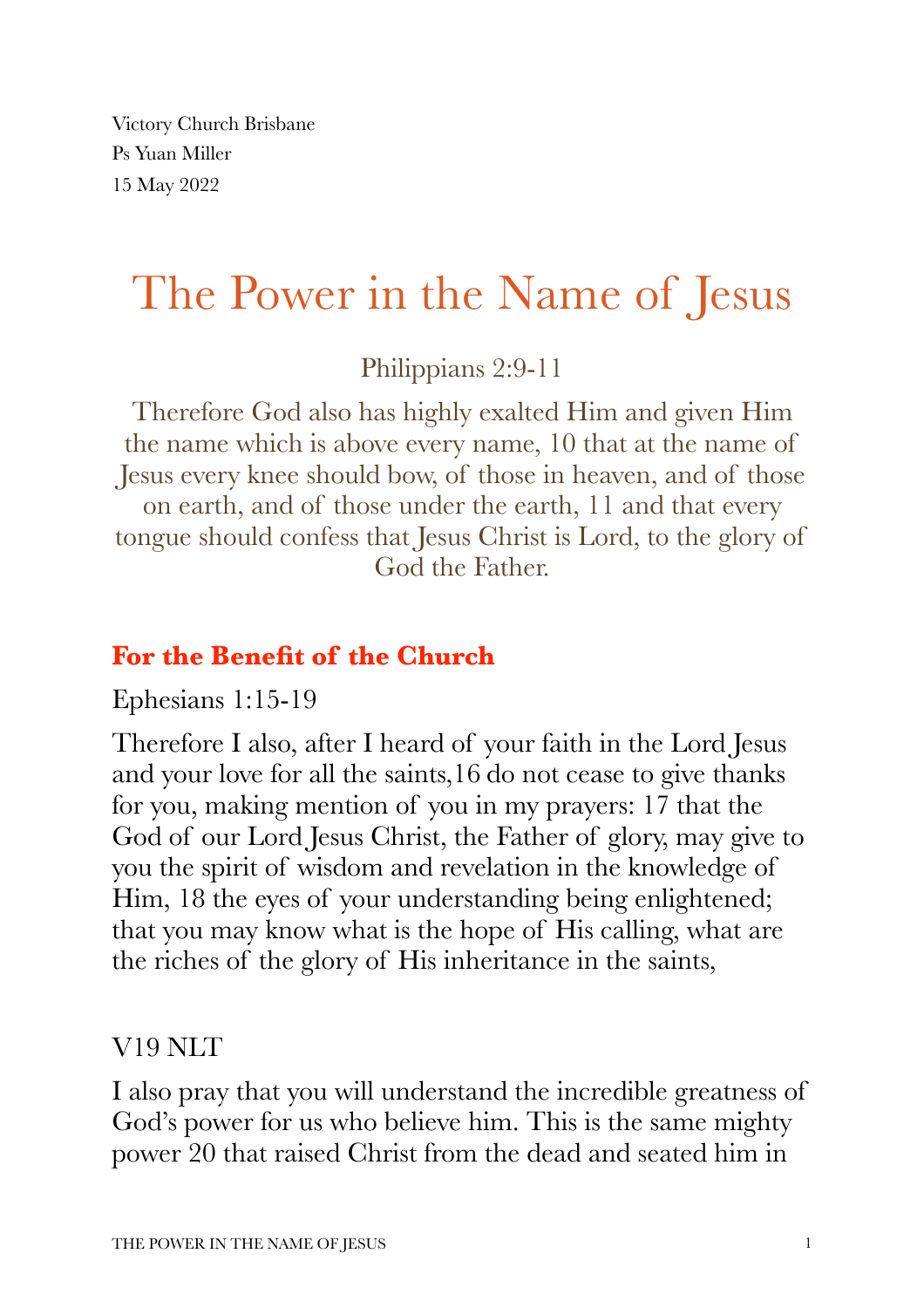the place of honour at God's right hand in the heavenly realms 21 Now he is far above any ruler or authority or power or leader or anything else—not only in this world but also in the world to come 22 God has put all things under the authority of Christ and has made him head over all things for the benefit of the church.

#### **We have been given power of Atorney**

**Mark 16:17** And these signs will follow those who believe: In My name they will cast out demons; they will speak with new tongues; 18 theywill take up serpents; and if they drink anything deadly, it will by no means hurt them; they will lay hands on the sick, and they will recover."

**John 14:12-14** Most assuredly, I say to you, he who believes in Me, the works that I do he will do also; and greater *works* than these he will do, because I go to My Father. 13 And whatever you **ask** in My name, that I will do, that the Father may be glorified in the Son. 14 If you ask anything in My name, I will do *it.*

Demand as your rights and privileges

#### **Lame man at the gate beautiful**